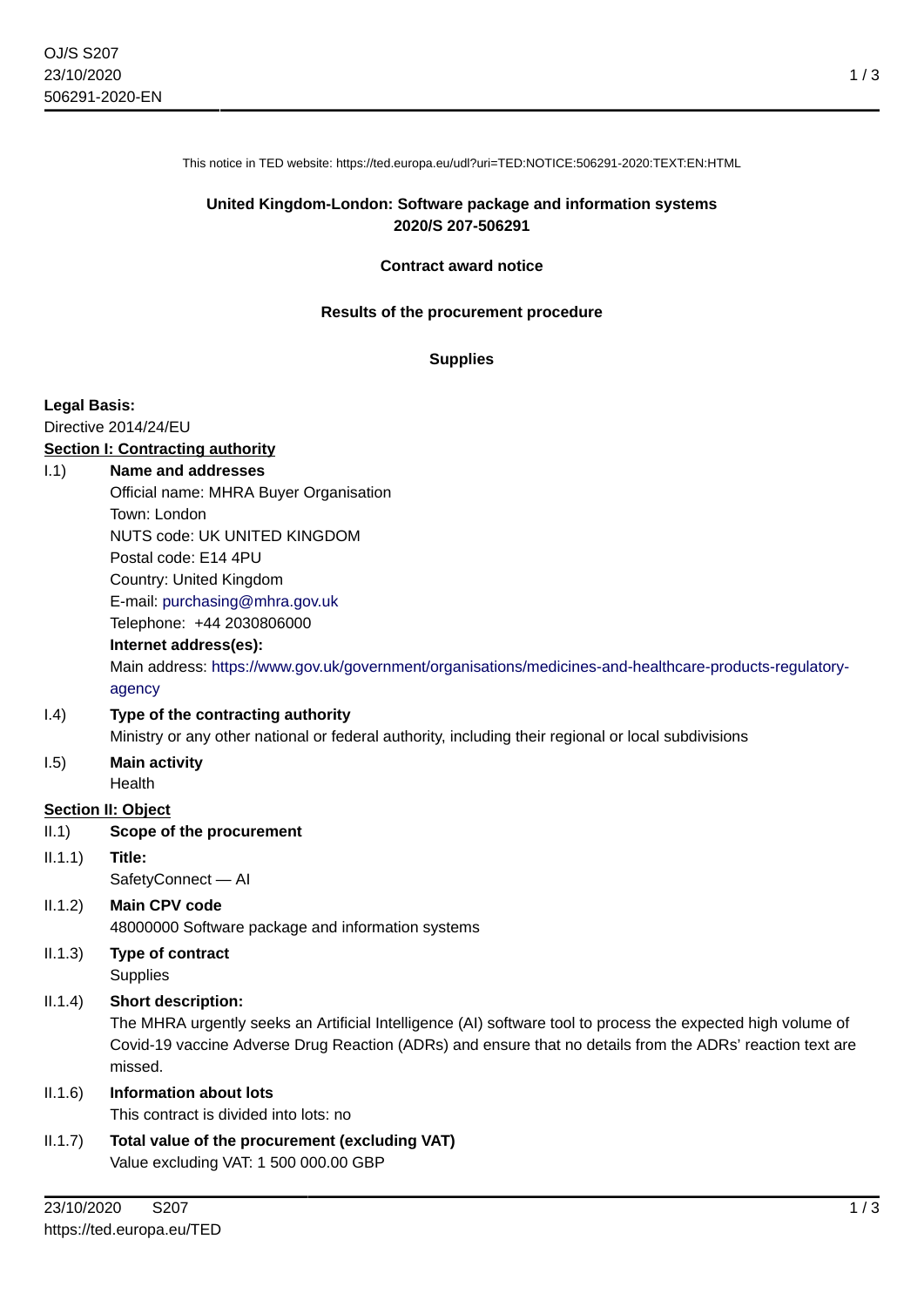## II.2) **Description**

## II.2.2) **Additional CPV code(s)** 48000000 Software package and information systems

## II.2.3) **Place of performance** NUTS code: UK UNITED KINGDOM

## II.2.4) **Description of the procurement:**

The MHRA urgently seeks an Artificial Intelligence (AI) software tool to process the expected high volume of Covid-19 vaccine Adverse Drug Reaction (ADRs) and ensure that no details from the ADRs' reaction text are missed.

- II.2.5) **Award criteria** Price
- II.2.11) **Information about options** Options: no

## II.2.13) **Information about European Union funds** The procurement is related to a project and/or programme financed by European Union funds: no

## II.2.14) **Additional information**

## **Section IV: Procedure**

## IV.1) **Description**

## IV.1.1) **Type of procedure**

Award of a contract without prior publication of a call for competition in the Official Journal of the European Union in the cases listed below

• The procurement falls outside the scope of application of the directive

Explanation:

For reasons of extreme urgency under Regulation 32(2)(c) related to the release of a Covid-19 vaccine MHRA have accelerated the sourcing and implementation of a vaccine specific AI tool.

Strictly necessary — it is not possible to retrofit the MHRA's legacy systems to handle the volume of ADRs that will be generated by a Covid-19 vaccine. Therefore, if the MHRA does not implement the AI tool, it will be unable to process these ADRs effectively. This will hinder its ability to rapidly identify any potential safety issues with the Covid-19 vaccine and represents a direct threat to patient life and public health.

Reasons of extreme urgency — the MHRA recognises that its planned procurement process for the SafetyConnect programme, including the AI tool, would not have concluded by vaccine launch. Leading to a inability to effectively monitor adverse reactions to a Covid-19 vaccine.

Events unforeseeable — the Covid-19 crisis is novel and developments in the search of a Covid-19 vaccine have not followed any predictable pattern so far.

# IV.1.3) **Information about a framework agreement or a dynamic purchasing system**

# IV.1.8) **Information about the Government Procurement Agreement (GPA)**

The procurement is covered by the Government Procurement Agreement: yes

# IV.2) **Administrative information**

# IV.2.8) **Information about termination of dynamic purchasing system**

# IV.2.9) **Information about termination of call for competition in the form of a prior information notice**

# **Section V: Award of contract**

A contract/lot is awarded: yes

# V.2) **Award of contract**